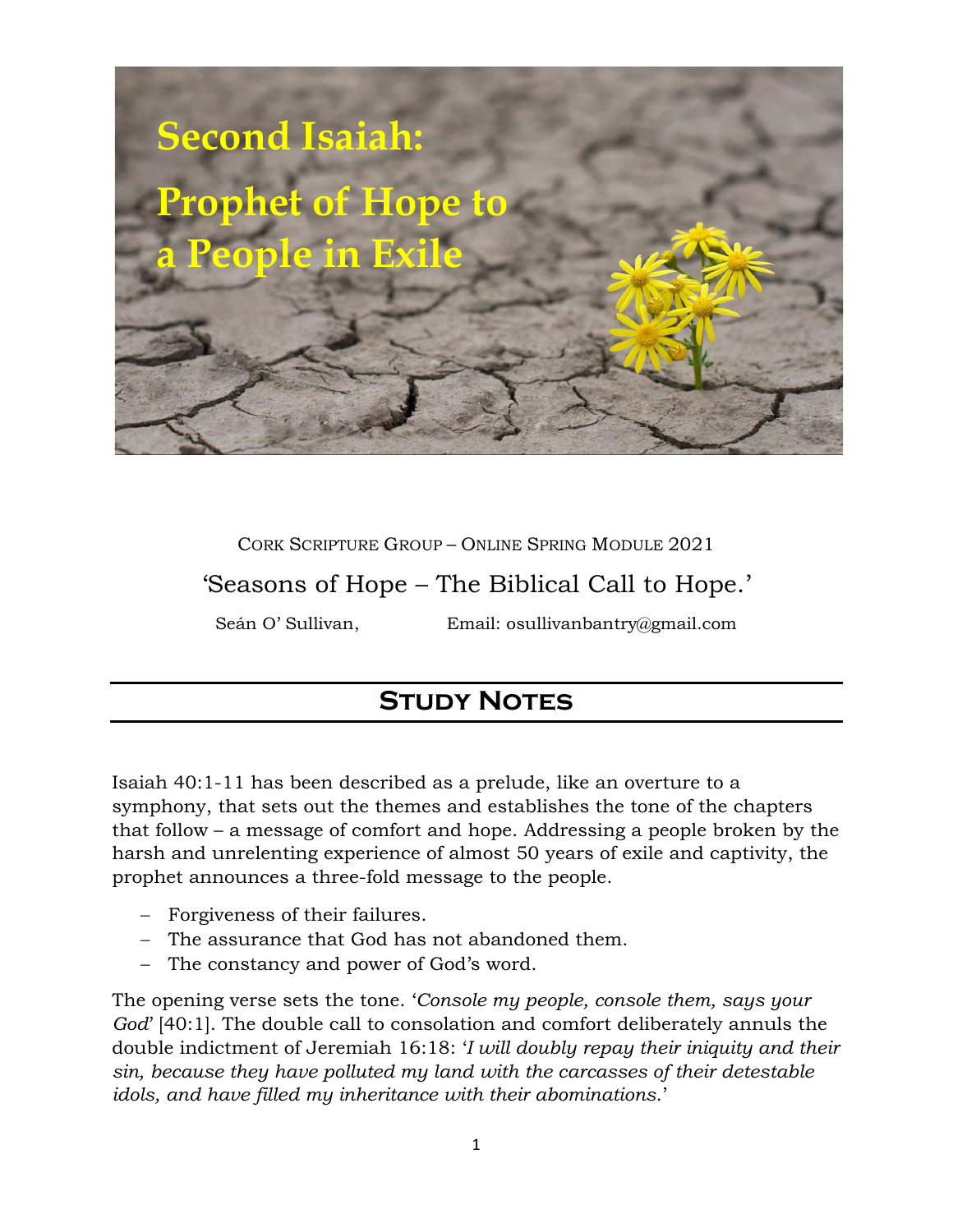Whereas Jeremiah has judged Israel's defeat by the Babylonians to be a sign of God's judgment:

<sup>9</sup> I am going to send for all the tribes of the north, says the LORD, even for King Nebuchadrezzar of Babylon, my servant, and I will bring them against this land and its inhabitants, and against all these nations around; I will utterly destroy them, and make them an object of horror and of hissing, and an everlasting disgrace. [Jeremiah 25:9]

now, in new circumstances and for a new generation, Second Isaiah proclaims a message of hope and restoration. The opening verse not only seeks to offer a message of consolation, more importantly it acknowledges that the people in exile are still Yahweh's people. God refers to them as 'my people' and to himself as 'your God.' They have not been abandoned or forsaken. The relationship has not been ruptured. God has not forgotten his people.

Walter Brueggemann asserts that '*the whole of the poetry of Second Isaiah is preoccupied with one overriding proclamation: homecoming*.' [Hopeful Imagination, 93] Isaiah 40:1-11 envisions a triumphal procession of the exiles being led by Yahweh back to Jerusalem. Isaiah 43:5-6 imagines a regathering of the scattered children of Israel:

**Isaiah 43:5-6** Do not fear, for I am with you; I will bring your offspring from the east, and from the west I will gather you;  $6$  I will say to the north, "Give them up," and to the south, "Do not withhold; bring my sons from far away and my daughters from the end of the earth.

Isaiah 44:28 and Isaiah 49:17 proclaim that Jerusalem /Zion will be rebuilt, and the Temple reestablished:

**Isaiah 44:28** <sup>28</sup> The Lord says of Cyrus, "He is my shepherd, and he shall carry out all my purpose"; and who says of Jerusalem, "It shall be rebuilt," and of the temple, "Your foundation shall be laid."

**Isaiah 49:17** <sup>17</sup> Your builders outdo your destroyers, and those who laid you waste go away from you.

Isaiah 52:8-9 and Isaiah 42:10-17 speak of the restoration of joy for the people.

**Isaiah 52:8-9** <sup>8</sup> Listen! Your sentinels lift up their voices, together they sing for joy; for in plain sight they see the return of the LORD to Zion. <sup>9</sup> Break forth together into singing, you ruins of Jerusalem; for the LORD has comforted his people, he has redeemed Jerusalem.

**Isaiah 42:10** Sing to the LORD a new song, his praise from the end of the earth!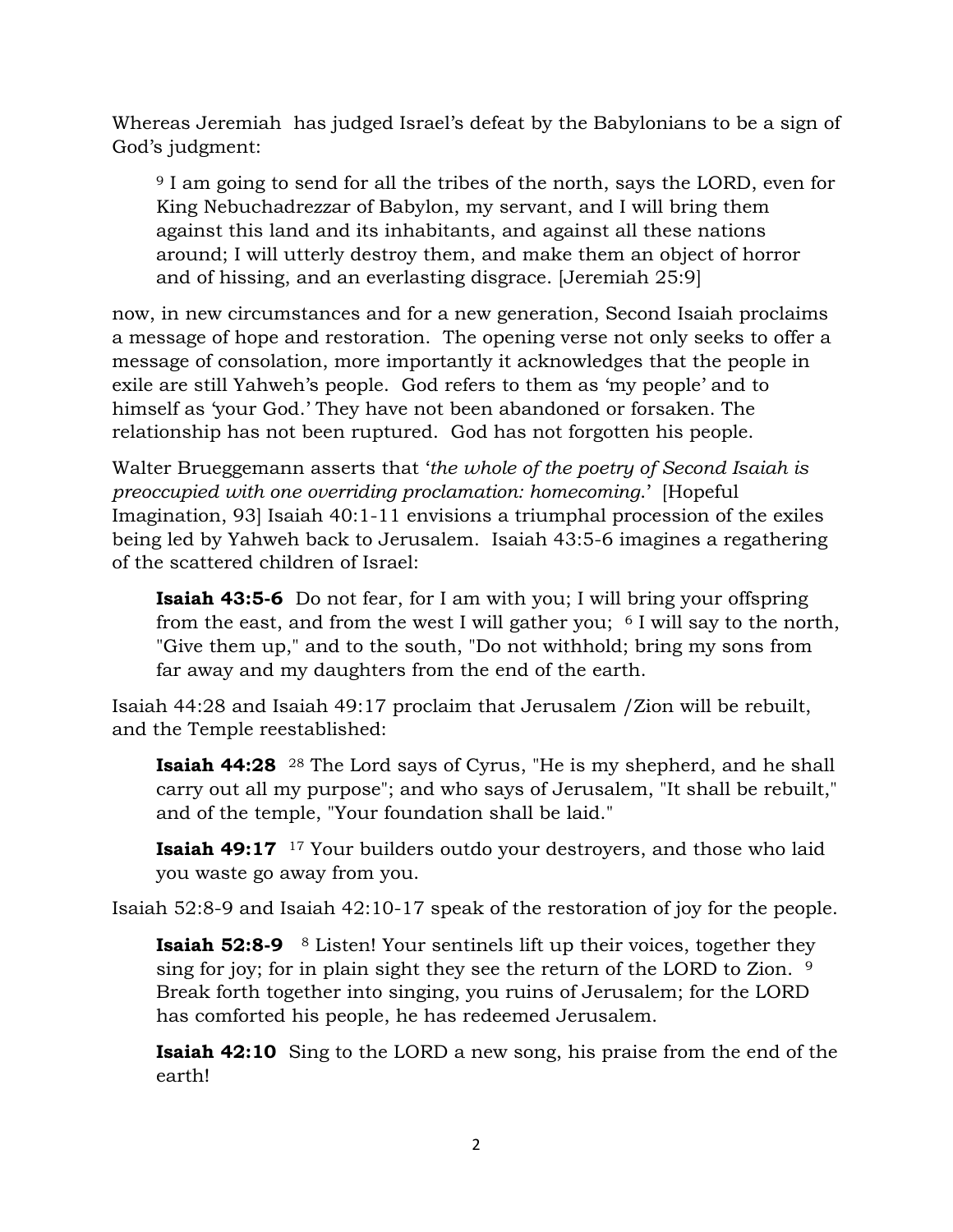**Isaiah 42:12** Let them give glory to the LORD, and declare his praise in the coastlands.

The hope proclaimed by Second Isaiah entails a complete reversal of the devastation experienced in the exile: the people return to their homeland and are gathered as one people, Jerusalem is rebuilt and the Temple is restored and the people joyfully sing the praises of God.

It is hard for us to overstate the power of such a message of hope for a people on the verge of despair, feeling either that the Lord had forsaken them entirely or that the power of the Lord had been broken by the superior gods of the Babylonians. After almost fifty years the exiles were securely and perhaps despondently exiles. They could not imagine any other possibility. Brueggemann insists that such prophetic imagination has the power not only to describe reality but to shape a new reality by articulating a vision that dares to see new possibilities and not only invites, but inspires, an oppressed people to dream of freedom. In that sense the prophet not only describes a new reality, but wills it. For Brueggemann, a prophet '*creates the sense of new realities that can be trusted and relied upon when the old realities have left us hopeless. It is the task of the prophet to bring to expression the new realities against the more visible ones of the old order. Energizing is closely linked to hope. We are energized not by that which we already possess but by that which is promised and about to be given…… it is precisely the prophet who can energize towards futures that are genuinely new*.'[Prophetic Imagination,14]

# **The Basis of Hope: The Sovereignty of God.**

Second Isaiah is obviously aware of the political reality of his time and of the increasing power of the Persian Empire and Cyrus' policy of repatriating exiles to their homeland. However his hope is informed by, but not based on, political analysis. His message is grounded in a theological conviction of God's sovereignty that underpins his hope. To the disheartened exiles, Second Isaiah calls out, 'Here is your God'[40:9] He assures them that God has not forsaken them, neither has the LORD been defeated by the Babylonians or any foreign power. The Lord is the supreme ruler of the universe and all nations of the earth are subject to him.

**Isaiah 40:17** 'Before him all the nations are as nothing, they are regarded by him as worthless and less than nothing.'

The Lord is the creator of the heavens and the earth. Whatever exists depends on him. He alone has the power to create and is the only presence whose purpose can be discerned in the course of history.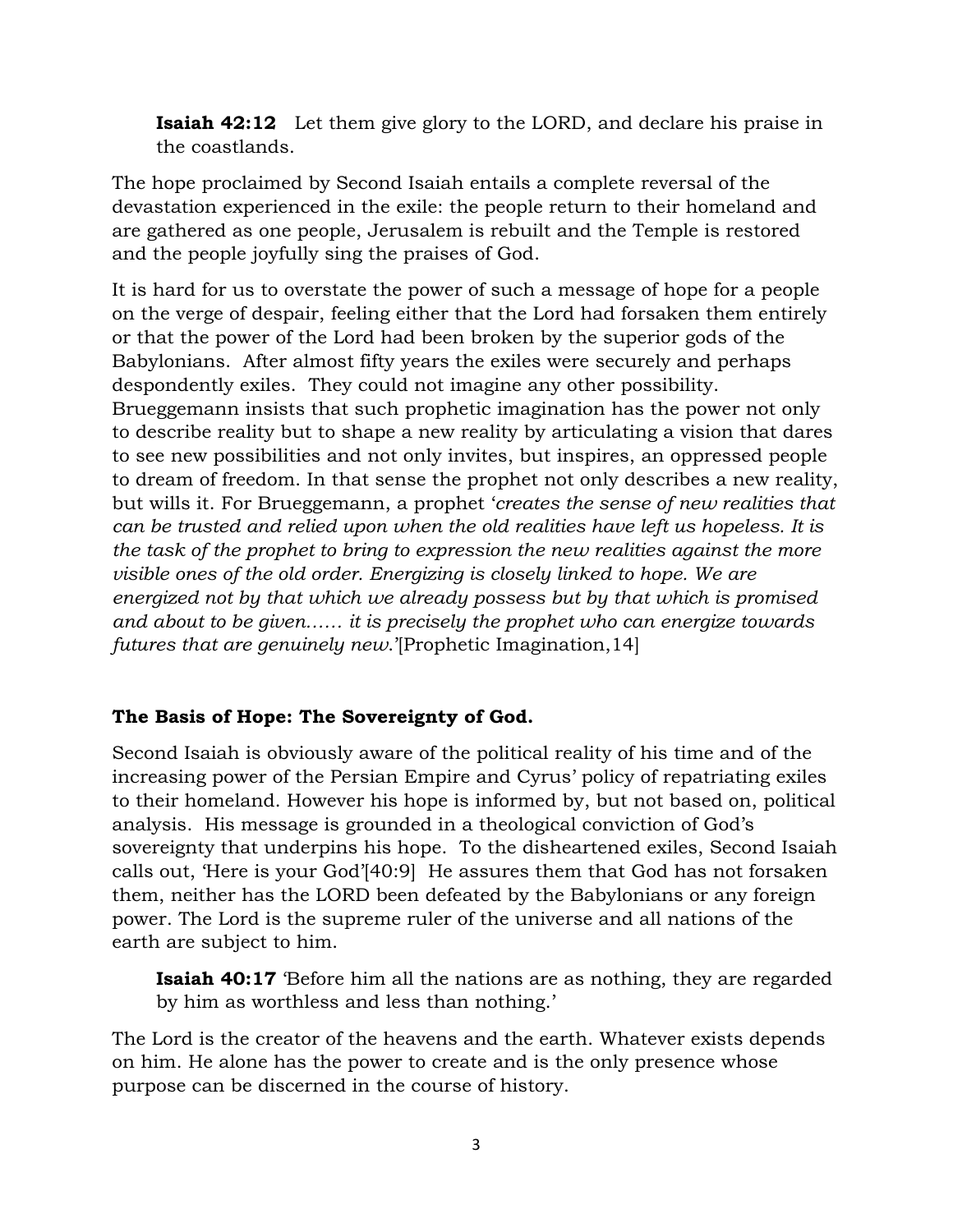**Isaiah 40:23** 'He brings princes to naught and reduces the rulers of the world to nothing.'

To a people who have grown weary of their captivity and who have despaired that a time will come when they can return to their homeland, Second Isaiah proclaims a subversive message of comfort and hope.

Harris asserts: *'More than any other prophet before him, Second Isaiah makes categorical claims about the uniqueness, universality and eternity of the Biblical God. Without beginning or ending, Yahweh alone is the Creator and the ruler of the cosmos, other gods do not exist: they are nothing: their images wind and emptiness.' [41:29].'* Isaiah 40:12-26 proclaims the majesty of God both in creation and in history:

**Isaiah 40:12** Who has measured the waters in the hollow of his hand and marked off the heavens with a span, enclosed the dust of the earth in a measure, and weighed the mountains in scales and the hills in a balance?

**Isaiah 40:21-26** <sup>21</sup> Have you not known? Have you not heard? Has it not been told you from the beginning? Have you not understood from the foundations of the earth?  $^{22}$  It is he who sits above the circle of the earth, and its inhabitants are like grasshoppers; who stretches out the heavens like a curtain, and spreads them like a tent to live in; <sup>23</sup> who brings princes to naught, and makes the rulers of the earth as nothing. <sup>24</sup> Scarcely are they planted, scarcely sown, scarcely has their stem taken root in the earth, when he blows upon them, and they wither, and the tempest carries them off like stubble. <sup>25</sup> To whom then will you compare me, or who is my equal? says the Holy One. <sup>26</sup> Lift up your eyes on high and see: Who created these? He who brings out their host and numbers them, calling them all by name; because he is great in strength, mighty in power, not one is missing.

For Second Isaiah, God's will is irresistible, shaping human history in unforeseen ways to achieve his people's salvation. Because the Lord is allpowerful and all-wise, the Lord alone can predict the covenant community's restoration and guarantee its future reality. Brueggemann insists that *"the first step out of exile and despair is the clear embrace of a faithful sovereign.'* [Hopeful Imagination, 91]

**Isaiah 46:9-10** <sup>9</sup> Remember the former things of old; for I am God, and there is no other; I am God, and there is no one like me, <sup>10</sup> declaring the end from the beginning and from ancient times things not yet done, saying, "My purpose shall stand, and I will fulfill my intention."

To the prophet, the LORD is both transcendent and immanent. From his heavenly perspective, mighty empires and nations are insignificant, no more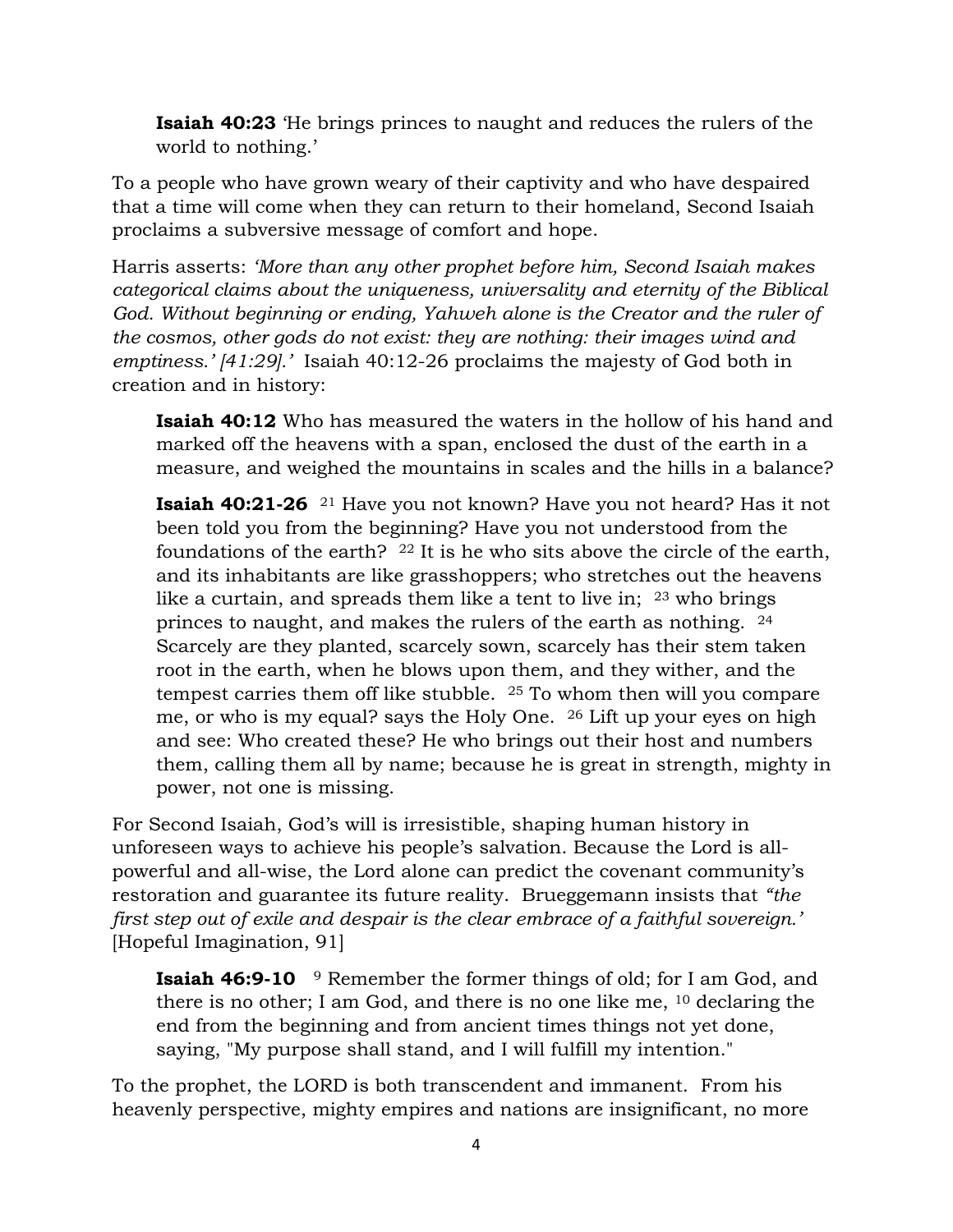than 'a drop on a pail's rim' (40:15). Although the Lord effortlessly commands the innumerable stars of heaven he also reaches out to earth, inspiring his frightened and exhausted people to trust in the restoration of Judah's fortunes and giving them 'wings like eagles' for the return journey home (40:25-31). Within this vision of God's unrivalled sovereignty, Second Isaiah interprets his own political context – the decline of the Babylon and the rise of Persia under Cyrus - as concrete evidence of God's control over history and a concrete sign of hope.

## **The Power and Constancy of God's Word**

The foundation of this hope is proclaimed at the very outset of Second Isaiah in Isaiah 40:8.

**Isaiah 40:8** <sup>8</sup> The grass withers, the flower fades; but the word of our God will stand forever.

The basis of hope is the word of God that stands forever. The basis of hope is the trustworthiness of the word of God. If you are one of the exiles in Babylon, there is no objective proof of the restoration that Second Isaiah promises. You have to take it on trust. You have to believe in the power and the constancy of God's word. The divine comfort comes only to those who believe in the power of God's word and Second Isaiah repeatedly emphasizes that power and that constancy. The Lord does what the Lord says.

'**Isaiah 46:11** I have spoken, and I will bring it to pass; I have planned, and I will do it.'

Indeed it is notable that the prophecies of Second Isaiah are bracketed by references to the power and efficacy of God's word in Isaiah 40:8, as mentioned above, and in Isaiah 55:10-11:

**Isaiah 55:10-11** <sup>10</sup> For as the rain and the snow come down from heaven, and do not return there until they have watered the earth, making it bring forth and sprout, giving seed to the sower and bread to the eater,  $11$  so shall my word be that goes out from my mouth; it shall not return to me empty, but it shall accomplish that which I purpose, and succeed in the thing for which I sent it.

#### **A Reassuring Hope**

One of the recurring refrains as you read through Second Isaiah is the phrase: 'Fear not!' Scholars alert us to the fact that there are a total of 11 'Salvation Oracles' in Second Isaiah which exhort the people not to be afraid and assure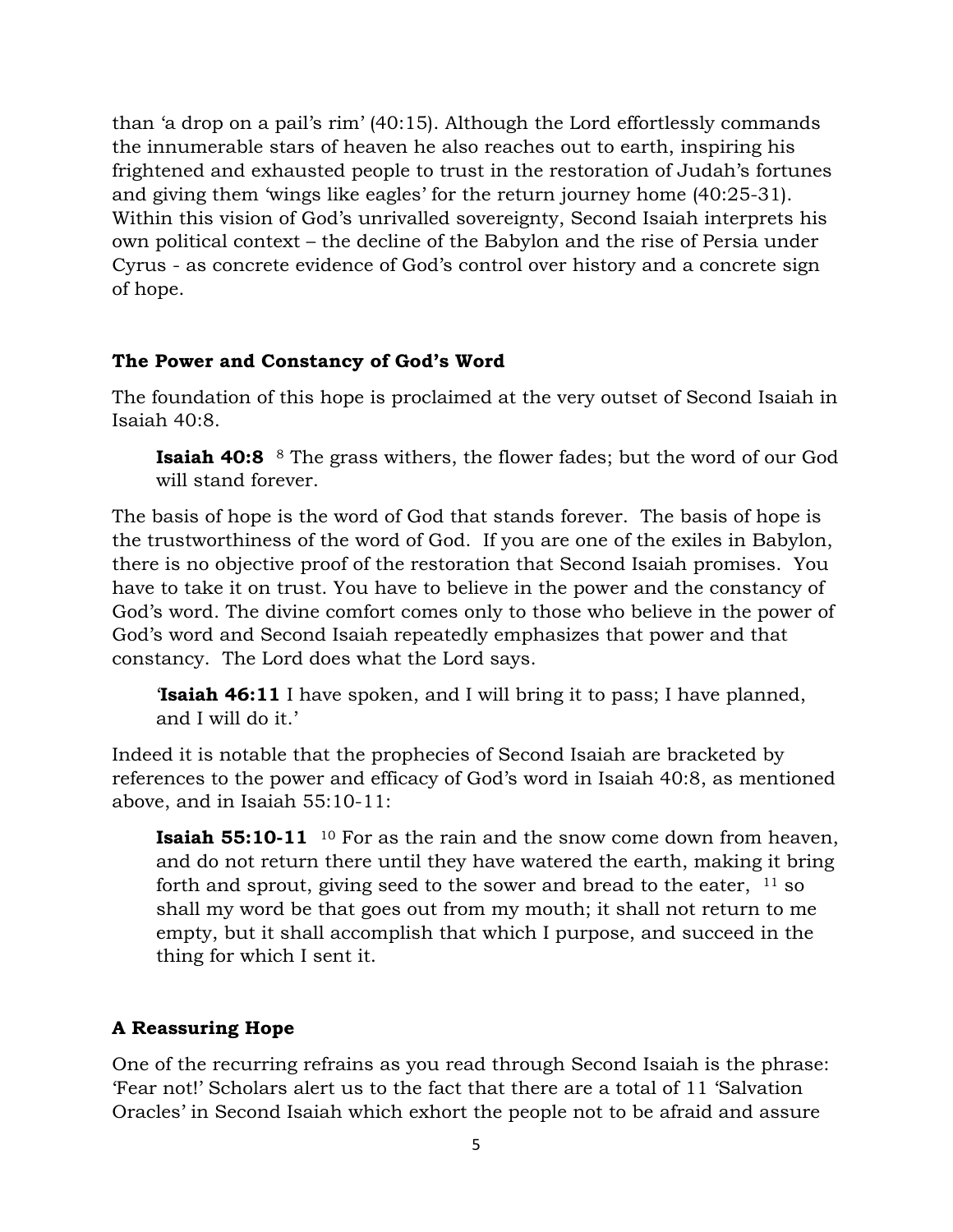them of salvation. These oracles reassure exilic Israel that the Lord's presence and solidarity with his people more than offsets the threat and power of Babylon.

**Isaiah 41:9-11** You are my servant, I have chosen you and not cast you off"; <sup>10</sup> do not fear, for I am with you, do not be afraid, for I am your God; I will strengthen you, I will help you, I will uphold you with my victorious right hand. <sup>11</sup> Yes, all who are incensed against you shall be ashamed and disgraced; those who strive against you shall be as nothing and shall perish.

**Isaiah 43:1-2** But now thus says the LORD, he who created you, O Jacob, he who formed you, O Israel: Do not fear, for I have redeemed you; I have called you by name, you are mine. <sup>2</sup> When you pass through the waters, I will be with you; and through the rivers, they shall not overwhelm you; when you walk through fire you shall not be burned, and the flame shall not consume you.

**Isaiah 44:1-3** But now hear, O Jacob my servant, Israel whom I have chosen! <sup>2</sup> Thus says the LORD who made you, who formed you in the womb and will help you: Do not fear, O Jacob my servant, Jeshurun whom I have chosen. <sup>3</sup> For I will pour water on the thirsty land, and streams on the dry ground; I will pour my spirit upon your descendants, and my blessing on your offspring.

The fear of Babylon is overcome by the promise of God to be with and redeem his people.

# **A hope rooted in the memory of God's past deeds.**

The hope-filled vision of Second Isaiah is not simply wishful thinking. It is rooted in the memory of what God has already done in the history of the people of Israel. Second Isaiah proclaims to the exiles that their own history as a people gives sure and firm reasons for hope. Abraham and Sarah [51:2] trusted in the promises of God even when they were delayed. Sarah, considered barren and forgotten by God, becomes the fruitful mother of a whole new community [54:1-3]. Noah is remembered as a model of trust in God's steadfast love which leads to a new beginning [54:9-11]. The prophet finds in the memory of past blessings, particularly at moments when all hope seemed lost, power for the present and the future.

But the most powerful image that Second Isaiah draws upon is Israel's experience of the Exodus. The promised return to Jerusalem is presented as a 'new' or 'second' Exodus. Second Isaiah begins and ends with lyrical descriptions of the new exodus in Isaiah 40:3-5 and Isaiah 55:12-13. In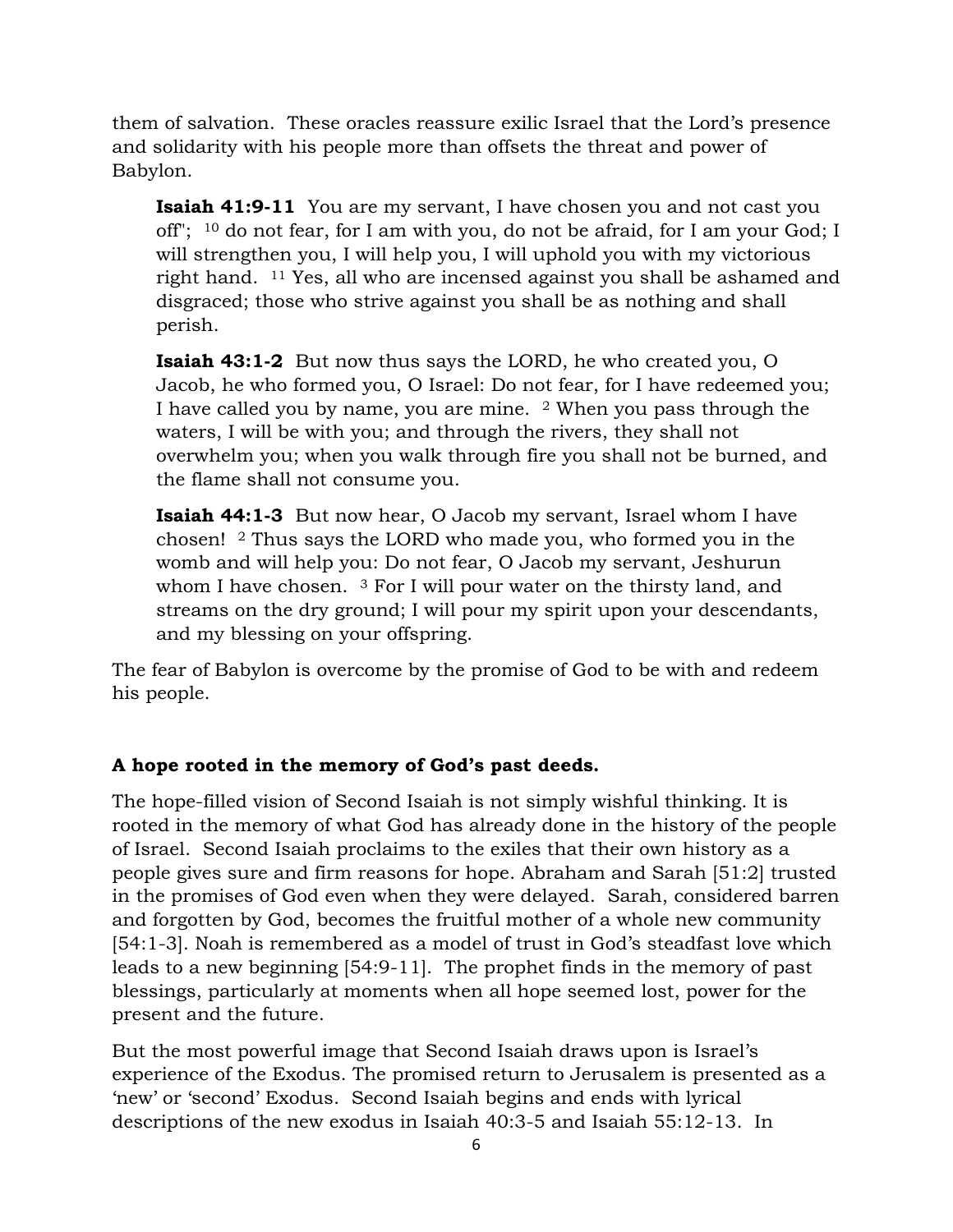between, several passages refer to the theme of the new exodus: [40;35, 41:17- 20, 42:14-16, 43:16-21, 48:20-21, 49:8-12, 51:9-10, 52:11-12] whilst the language of the new exodus is also present in 40:3-11, 41:17-20, 42:14-17 and  $43:1 - 7$ .

By presenting the promised return as a 'new exodus' Second Isaiah helps to anchor God's future promise in what God has already done for his people. By repeating themes and images of God's rescue in the past, Second Isaiah is providing consolation and confirmation about God's plan of rescue in the future. In other words Second Isaiah is saying to this people in exile: 'God has done it before….. God will do it again!' Equally, just as the Exodus demonstrated God's superiority over the false gods of the Egyptians [Exodus 12:12 and Numbers 33:4], Second Isaiah proclaims that God will again demonstrate his authority over the impotent gods of the Babylonians. [41:23, 42:17, 46:1-13]. Indeed Isaiah 46 offers a withering contrast between the gods of Babylon and Yahweh. It imagines the Babylonians leaving their capital city with their gods packed on their back, carrying their gods to safety, compared with the God of Israel who carries his people:

**Isaiah 46:3-4** <sup>3</sup> Listen to me, O house of Jacob, all the remnant of the house of Israel, who have been borne by me from your birth, carried from the womb; <sup>4</sup> even to your old age I am he, even when you turn gray I will carry you. I have made, and I will bear; I will carry and will save.

The exodus from Egypt was the single most important event in the history of Israel. It was the moment when Israel was born as a nation and received its mission to be God's people in the world. By presenting their promised liberation from exile in Babylon as 'a new exodus,' Second Isaiah is connecting the people with their own sense of identity as a people and anticipating a new beginning in which Yahweh will establish a new relationship with Israel.

## **A hope born of 'newness'.**

Yet the anticipated liberation is not simply a restoration or a return to past glories. Second Isaiah speaks of this liberation as a new event, a new creation and the source of this 'newness' lies in the freedom of God to act as he wills.

**Isaiah 43:16-21** <sup>16</sup> Thus says the LORD, who makes a way in the sea, a path in the mighty waters, <sup>17</sup> who brings out chariot and horse, army and warrior; they lie down, they cannot rise, they are extinguished, quenched like a wick: <sup>18</sup> Do not remember the former things, or consider the things of old. <sup>19</sup> I am about to do a new thing; now it springs forth, do you not perceive it? I will make a way in the wilderness and rivers in the desert. <sup>20</sup> The wild animals will honor me, the jackals and the ostriches; for I give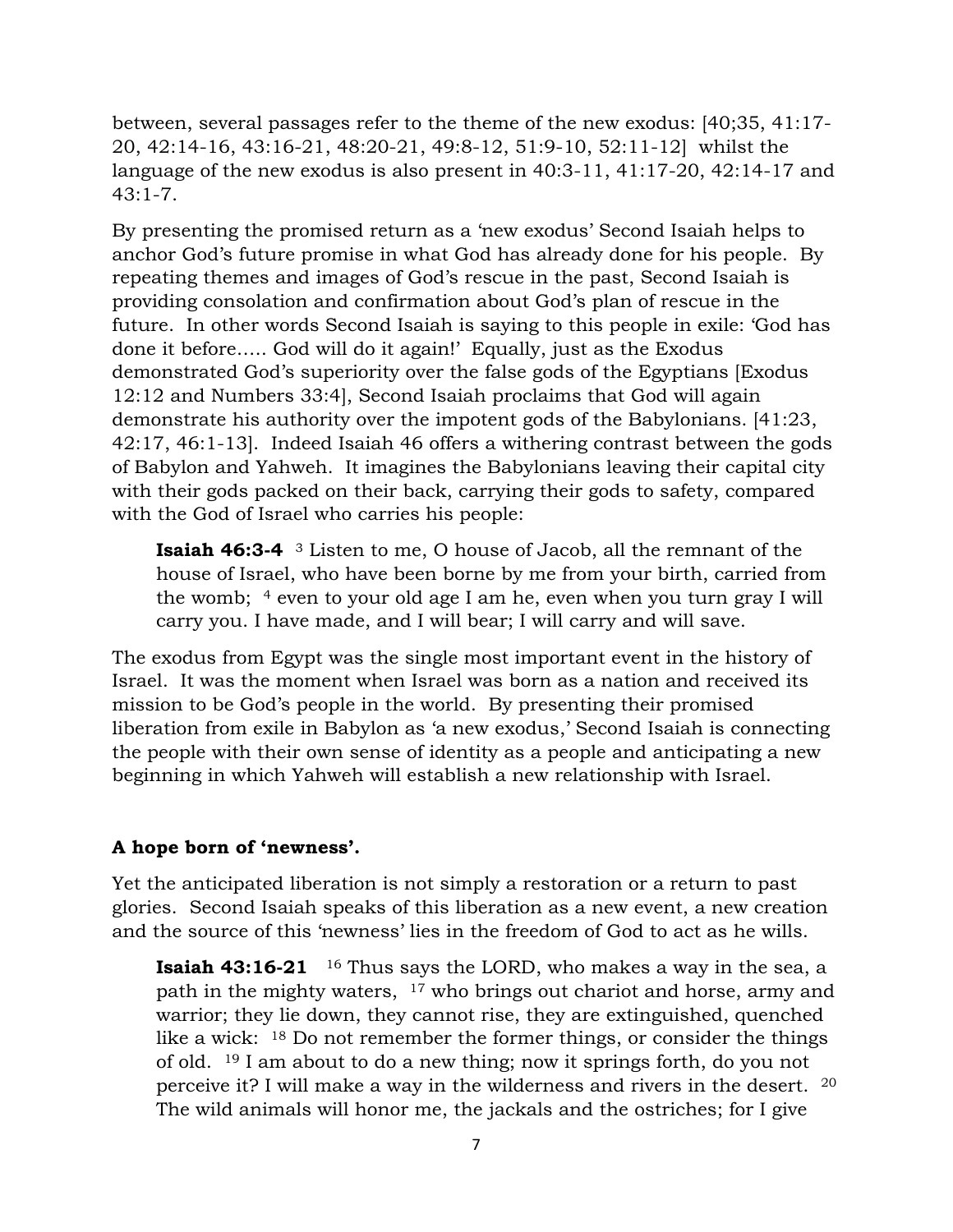water in the wilderness, rivers in the desert, to give drink to my chosen people, <sup>21</sup> the people whom I formed for myself so that they might declare my praise.

God remains free to act and it is this freedom that makes hope possible because it means that God can still speak a new word and will new realities into being. This radical freedom of God stands at the heart of the hope that Second Isaiah seeks to inspire in this people in exile.

**Isaiah 48:6-7**  <sup>6</sup> You have heard; now see all this; and will you not declare it? From this time forward I make you hear new things, hidden things that you have not known.  $7$  They are created now, not long ago; before today you have never heard of them, so that you could not say, "I already knew them."

In creating the covenant community anew, the Lord extends to the entire exiled people his promise to David. God's everlasting covenant, originally made with David, now encompasses the whole people [Isaiah 55:3-5]. The Lord summons the people of Israel to a new role on the world stage. Yahweh will make them a 'light to the nations' [42:6], witnesses to his glory [43:10] so that the ancient promise to Abraham that his descendants would ultimately be a source of universal blessing might be fulfilled.

**Isaiah 55:5** <sup>5</sup> See, you shall call nations that you do not know, and nations that do not know you shall run to you, because of the LORD your God, the Holy One of Israel, for he has glorified you.

## **The Suffering Servant of Yahweh.**

In the visions of Second Isaiah the covenant people are collectively Yahweh's servant, witnesses to his unique nature and purpose in human history. In a series of poems called 'Songs of the Suffering Servant' Second Isaiah grapples with the question of the meaning of human suffering. Whilst it is not possible in this presentation to deal comprehensively with the Songs of the Suffering Servants, which merit a presentation in their own right, a few words about how they fit into the wider vision of Second Isaiah are appropriate.

The problem that troubled the prophet Habakkuk – why the just suffer and the wicked prosper – had become one of the major issues for the exiles in Babylon. Traditionally misery and suffering was interpreted as a punishment for failure to be faithful to covenant living. Whilst Israel recognized that its failings had contributed to its downfall, they were not as unjust or wicked as the nations to which they were made captives. Second Isaiah opens up a new vista in the understanding of suffering. He does not deny that suffering may be a just punishment for the people's failures, but he insists that not all suffering should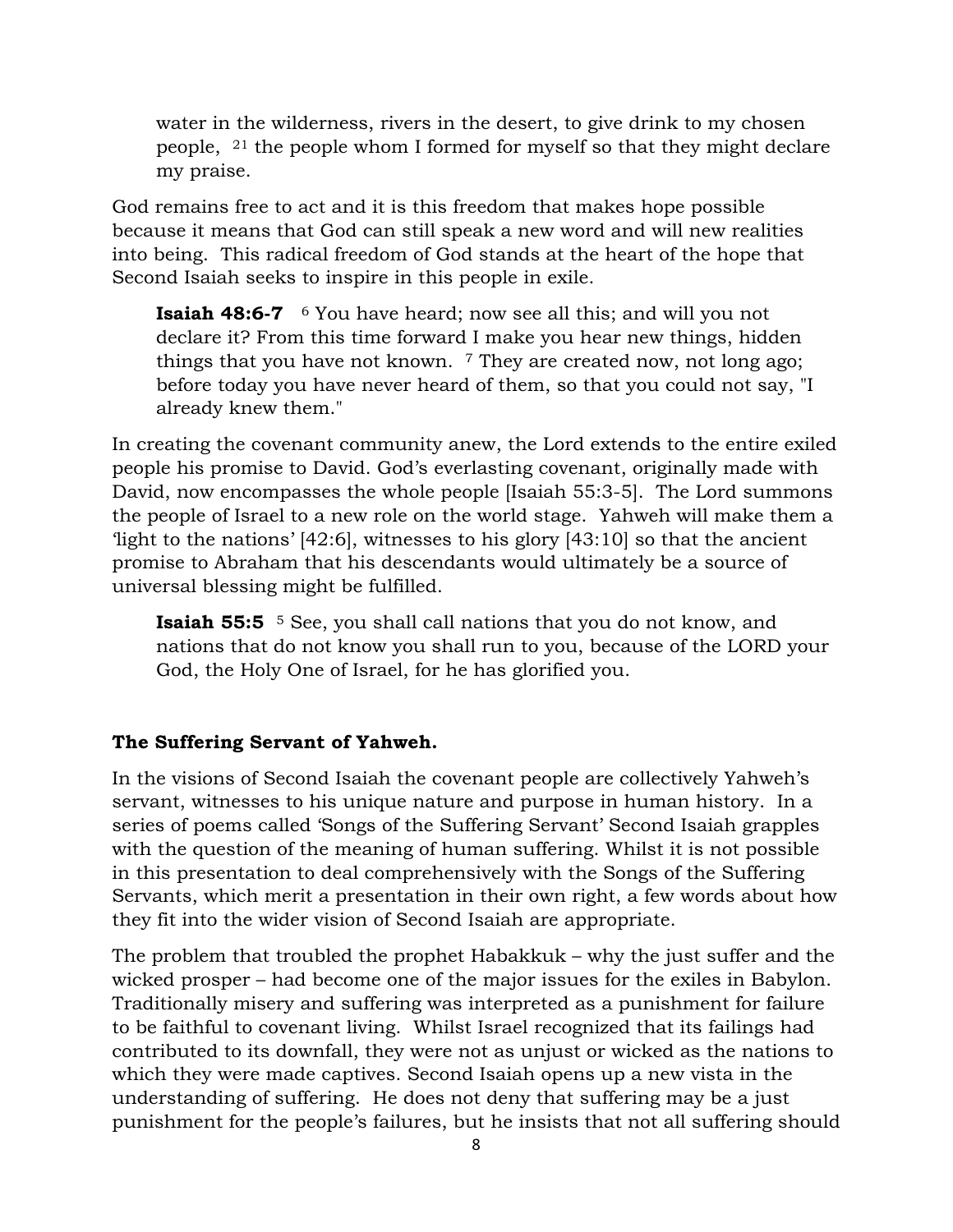be interpreted in this way. Having in mind the hardships endured in exile, he is able to see in their captivity something more than a punishment for past failures. He sees the captivity as an opportunity to do something noble and generous for the benefit of those who held them in bondage. Instead of the Israelites suffering for their own sins, he sees in their experience of exile the possibility of a voluntary suffering because of the sins of others. Such suffering could be the means of winning over their enemies to a new way of living and so allow Israel to fulfil its calling to be 'a light to the nations.' What could not be accomplished by force or argument might be achieved through the power of love as manifested in the voluntary suffering of the innocent for the guilty.

Whereas Isaiah 49:4 expresses the anguish and pain of the exiles: "*I have labored in vain, I have spent my strength for nothing and vanity,'* in the following verses the Lord responds:

**Isaiah 49:6** "It is too light a thing that you should be my servant to raise up the tribes of Jacob and to restore the survivors of Israel; I will give you as a light to the nations, that my salvation may reach to the end of the earth."

## **The enduring power of hope.**

In her diary Anne Frank famously wrote:

*Where there is hope, there is life! It fills us with courage and makes us strong again.*

In many ways her words perfectly capture the message of Second Isaiah. Addressing a people who had grown despondent and dispirited by almost fifty years in exile, a people struggling to hold on to their self-identity and sense of community, a people grappling to reconcile the promises made to their forefathers and the crushing reality of suffering and exile, Second Isaiah proclaims a message of comfort and hope. He interprets the changing political context – the decline of Babylon and the rise of Persia under Cyrus – as concrete evidence of God's control over history and a sign of hope.

But the basis of hope he insists lies in the sovereignty and the freedom of God. The Lord's word is effective and is to be trusted. Drawing on memories of God's past magnanimity in creation and in the history of Israel, the prophet seeks to foster a renewed trust in God as the foundation for hope. For Second Isaiah, the first step out of exile and despair is the clear embrace of the sovereign God, Yahweh alone is God, and compared to Yahweh all other gods are naught. Trust in God, trust in the power and constancy of his word to will into being all that he wishes, trust in God's freedom to reshape history and create anew are the pillars on which he builds the hope of redemption, restoration and return presented in the extended metaphor of a 'new exodus.'